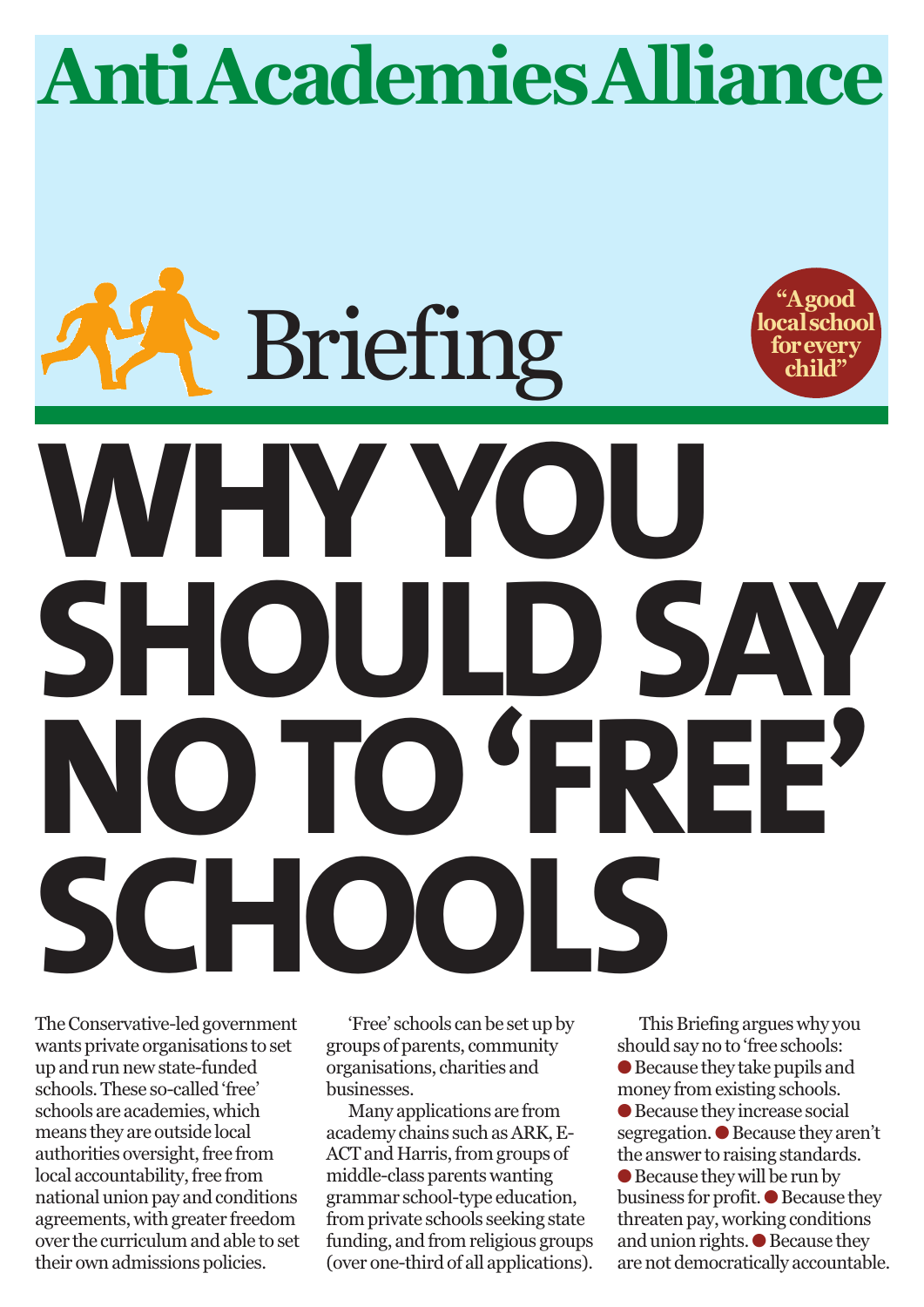# **www.antiacademies.org.uk**

# **6 reasons why yo**

## **1. Because they take pupils and money from existing schools**

'Free' schools damage existing schools in three ways. **BSF and IT programmes cancelled to subsidise 'Free' Schools**

Part of the capital and start-up costs comes from the scrapping of the Building Schools for the Future programme and part also comes from the Harnessing Technology Fund, intended for improving IT in schools.

**Running costs come from local authority budgets** 'Free' schools, like all academies, are given a share of the funding the local authority currently retains to spend on central services, reducing their capacity to support those schools and children most in need. **'Free' Schools take pupils and money from**

#### **neighbouring schools**

Because the money follows the child, neighbouring schools lose money, which has a negative effect on the quality of education they can offer, leads to job losses by teachers and other staff, and could even lead to schools being closed down.

# **2. Because they increase social segregation**

Many 'free' schools will increase social segregation, either because they aim to attract 'academic' pupils at the expense of other local children or because they are run by religious organisations. For example, the 'free' schools being set up by Toby Young and Katharine Birbalsingh in London will both teach Latin, which is guaranteed to deter many working-class parents looking for an education for their children geared to today's needs.

Bolingbroke Academy is a 'free' school opening in Wandsworth, run by ARK and backed by leading City finance firms. Until a local campaign embarrassed ARK, pupils from a primary school with the highest level of deprivation in the borough were excluded from the catchment area, while four other primary schools in wealthier parts of the same area had been chosen as feeders, including one school which was further away. Labour MP Lisa Nandy said: "This is a shocking indictment of the Government's policy on 'free' schools, transferring money from the poor to the rich."

#### **Which are the 24 'free' schools which opened in 2011?**

Of the 24 'free' schools, 11 have some religious association. Several of the schools are formerly private schools which have taken the opportunity to be funded by the taxpayer.

The West London 'free' school syllabus will include compulsory Latin.

The Maharishi school in Lancashire will include daily transcendental meditation.

Kings Science Academy, Bradford, will teach etiquette, fine dining, horse riding and archery.

Two are run by ARK, the academy sponsors who are made up of Hedge Fund managers, the people who pushed the economy into crisis.

London's first 'free' school – The Aldborough E-ACT primary school in Redbridge – has a 10 hour day and 4 week summer holiday. They boast "Aldborough will not adhere to national conditions of service for teachers".

### **Most 'free' school applications fail**

In the first wave there were 323 applications, of which only 40 were accepted for consideration and only 17 had their business case approved.



schools being set up in Handsworth, Birmingham, by the Guru Nanak Gurdwara, are Sikh schools. Bhagwant Singh, campaigning against them, says 'They are likely to only attract Sikh children. I would say to a Sikh parent, choose an existing local school where children from different backgrounds are all mixed together. When they're separate, it's bad for the community. And if the 'free' schools take children from other schools it could result in them being closed.'

'Free' schools in Sweden are a model for the Tories' policy. The evidence shows that they increase social segregation. According to the Swedish National Agency for Education "choice in the school system has led to a tendency to segregate in terms of pupils' sociocultural background, performance and ethnic background." Skolverket (the Swedish National Agency for Education) (2006) *Schools like any other? Independent schools as part of the system 1991-2004.* Stockholm: Skolverket. Page 51

# **3.Because they aren't the answer to raising standards**

One of the main arguments used by leading advocates of 'free' schools is that they will reduce social inequality in the school system by providing better schools in poor areas. That was the aim of Labour's academies, but the evidence shows that they are no more successful than local authority schools with similar intakes, and those that have done better have done so by changing their intake to attract more pupils from middle-class backgrounds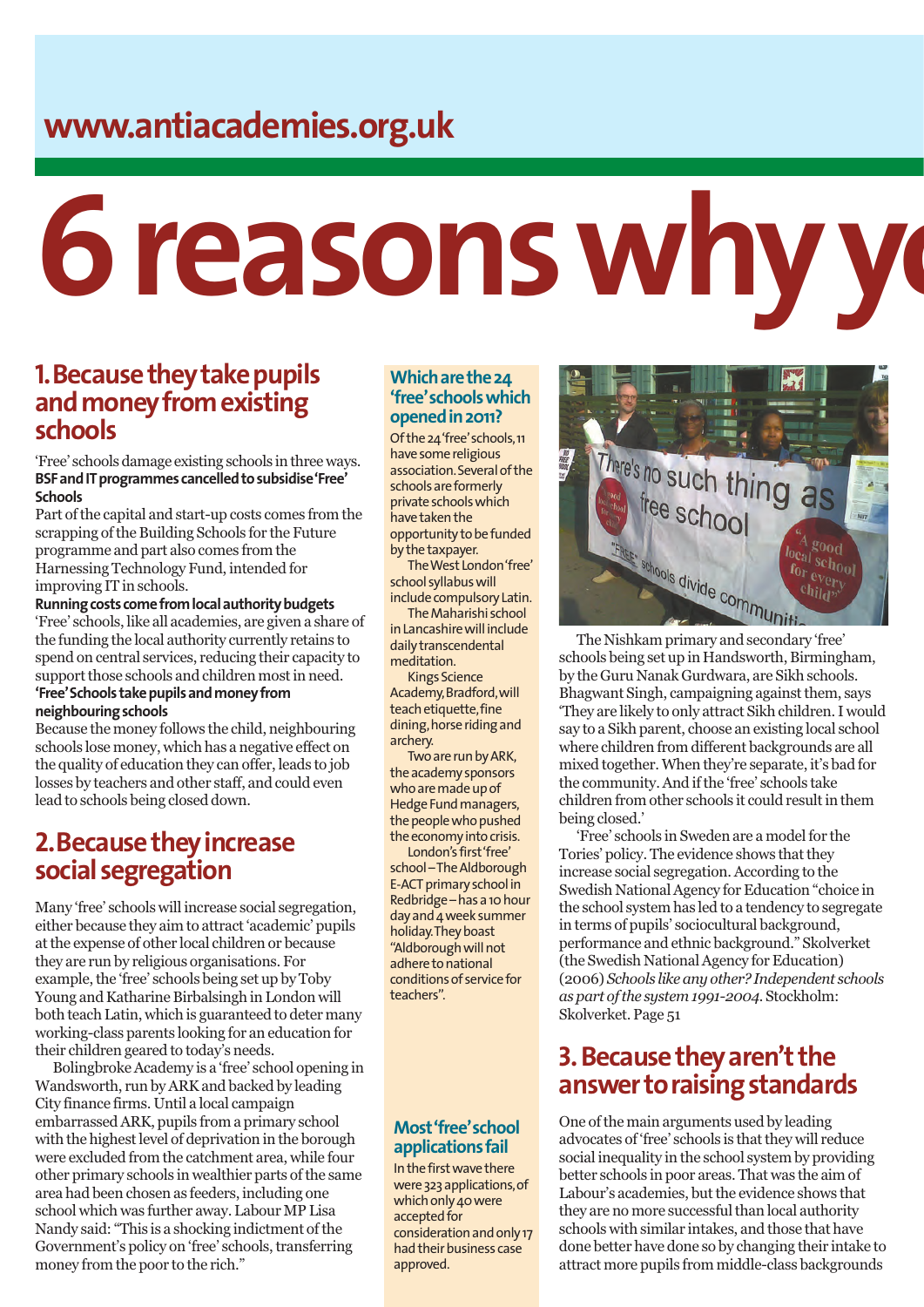# **ou should say NO**

and by entering them for easier vocational exams instead of GCSEs. Evidence from the Tories' models – Swedish 'free' schools and US charter schools – also shows that they do no better than other schools, unless it is by selecting higher-achieving pupils.

The most recent large-scale study of US charter schools was published in 2009 by the Center for Research on Education Outcomes (CREDO) at Stanford University: *Multiple Choice: Charter school performance in 16 states*. It concluded that "17 percent provide superior education opportunities for their students. Nearly half of the charter schools nationwide have results that are no different from the local public school options and over a third, 37 percent, deliver learning results that are significantly worse than their students would have realized had they remained in traditional public schools." CREDO (Center for Research on Education Outcomes) (2009) *Multiple Choice: Charter school performance in 16 states*. Palo Alto, CA: Stanford University. Page 1.

In Sweden "The children from highly educated families gain mostly from education in independent schools, but the impact on families and immigrants who had received a low level of education is close to zero." Wiborg S (2011) Learning Lessons from the Swedish Model. *Forum* 52(3) page 283.

The Swedish Education Minister, Bertil Ostberg, said "The 'free' schools are generally attended by children of better educated and wealthy families making things even more difficult for children attending ordinary schools in poor areas." (*Daily Mirror,* 30 May 2010)

**Swedish pupils slide in new global ranking** Sweden came in 19th overall out of 65 OECD countries and partners, far behind OECD partner Shanghai, China and OECD leaders Korea and Finland, the PISA (Programme for International Student Assessment) 2009 survey revealed.

Compared with PISA 2000, Sweden has lost 19 points and now has 497, compared with 556 for Shanghai, 539 for Korea and 536 for Finland. The OECD average is 493.

**Literacy:**the Swedish results have worsened, with the reading comprehension of 15-year-olds at the PISA average.

**Mathematics:**Since the 2003 survey, Swedish students have lost 15 points and currently perform at an average level.

**Science:** for the first time, Swedish students have fallen below the OECD average in science. Sweden

#### **Pandering to social prejudices**

Head teachers in Bristol have signed a letter raising concerns about the impact of the Bristol 'free' school on other schools in the area. Bristol 'free' school is the largest 'free' school to open so far.

Clare Bradford, headteacher of Henbury School in Bristol, says

"In the four schools local to the Bristol 'free' school there are more than 300 spare places just in Year 7, largely due to a big change in the demographic nature of the area.'

"The 'free' school is being set up in an affluent area and will attract middle-class parents away from my school and they have aggressively marketed themselves to do so. The whole project is simply pandering to social prejudices. They haven't consulted with us either, and they have a legal obligation to do so, so we are now considering legal action."

"How can it be right to spend tax-payers' money on extra provision when all the schools have vastly rising results and value added scores?"

"Schools are not businesses. If they fail, it is the children who will suffer and the children whose schools will lose teachers and some of their option choices. They are playing a political game with it." *www.bbc.co.uk/news/ mobile/education-14747635*



is now six points below the OECD average and the survey projects a downward trend in this area.

# **4. Because they will be run by business for profit**

The myth is that 'free' schools will be run by parents. The truth is that they will be run by companies for profit. The government received so many incompetent applications that it had to tighten up the regulations. 'Free' school evangelist Toby Young complained that it would be "virtually impossible" for groups of parents to start their own schools – it's "much more about encouraging multi-academy sponsors setting up schools."

Numerous leading edu-businesses such as Gems, Pearson, Serco, Tribal, Nord Anglia, Cambridge Education, as well as US-based Edison Learning and two leading Swedish chains, are planning to make profits out of 'free' schools. Not only will they set them up on behalf of parents and others, they will take over the running. And don't think it's the parents who will make the key decisions; it's the company. For example, Appleyards offers to "Build a workforce that reflects your school vision; recruit and appoint senior leaders, including principals; determine the curriculum – what will your teachers teach and to whom?"

Zenna Atkins, last year's chair of Ofsted, is now CEO of a company called Wey Education, which plans to run a chain of academies and 'free' schools. She calls for companies to run schools for profit. (TES 20 May 2011). According to her website "Wey Education is developing a schools operating framework and education delivery model…The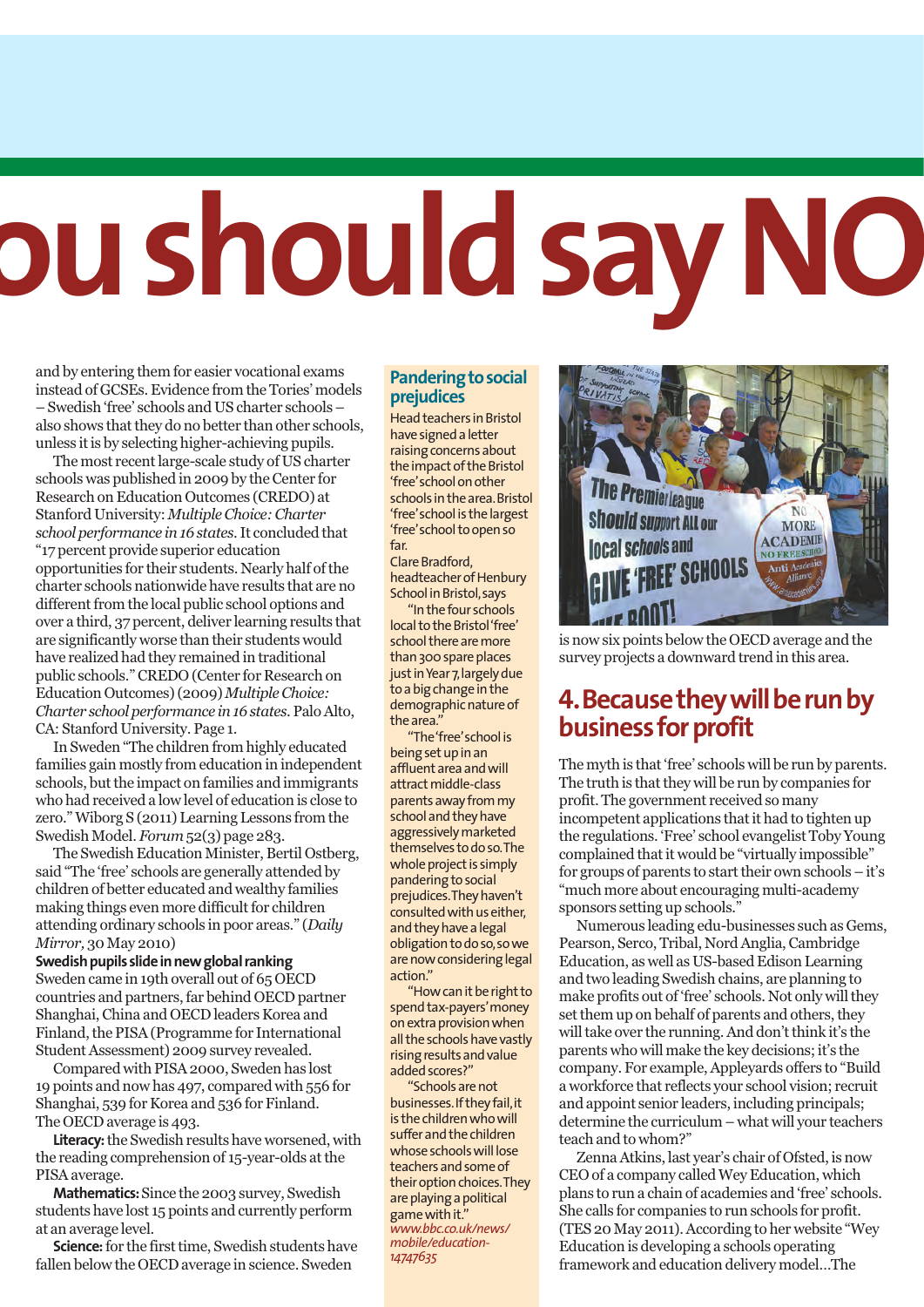# to 'Free' Schools

model ensures that a surplus can be generated annually based on state per pupil funding."

At present, 'free' schools cannot be actually bid for and owned by these profit-hungry companies, unlike Swedish 'free' schools, but there is a powerful lobby demanding just that, ranging from the Adam Smith Institute to the Confederation of British Industry. Given the shortage of applicants which satisfy even the government's criteria, and its commitment to privatising the public sector, it seems only the fear of a backlash of opposition is holding Gove back from agreeing.

## **5. Because they threaten pay, working conditions and union rights**

'Free' schools, like other academies, do not have to pay national union rates for teachers and support staff, or abide by national working conditions. In fact, they do not even have to recognise trade unions, and most of them don't. And, unlike other academies, they do not even have to employ qualified teachers. Existing staff who apply to work in a 'free' school will not be protected under the Transfer of Undertakings (Protection of Employment) Regulations (TUPE) and will be required to accept the 'free' school's contract. This is a recipe for cutting pay, worsening conditions, and destroying the ability of the education unions to defend their members, in order to boost private profit.

Much is made of the KIPP (Knowledge is Power Program) school system in the USA. Under the KIPP model, schools operate for six days a week and there is a longer school day and school year. Teachers make home visits, work in the holidays and give pupils their mobile phone numbers.

# **6. Because they are not democratically accountable**

#### **The New Schools Network – a Tory Trojan horse**

The government set up the New Schools Network to advise about 'free' schools, giving it £500,000 without advertising the initial contract. But it is not an independent or neutral body. It is run by Rachel Wolf, an ex-adviser to Gove; its trustees represent the academy lobby; and its job is to promote 'free'

### **The very antithesis of social cohesion**

Professor Gus John is very concerned about the proposed Michaela 'free' school being set up in Lambeth by Katherine Birbalsingh:

"We cannot address the issue of black underachievement in isolation from the other divisions in schooling and without regard to how such schools will impact upon funding for other children (including those hundreds of other black children who won't gain access to Katharine's school), each of whom has a right to a good school in their community. This is a recipe for greed, individualism, competitiveness and the very antithesis of social cohesion."

"Katharine Birbalsingh seems to think that NO state run school could provide quality education or equip black children with sound values that make them fit for living in civil society. That is a gross insult to those thousands of teachers who do just that every single year, including in an increasing number of those virtually all black schools in the Borough of Lambeth."

"Birbalsingh's backward and uninformed position simply plays to neo-liberal ideology and to the legitimate anxieties of black parents. But, to get people agreeing with you about a given problem does not in itself justify your particular solution to that problem." *http://freeschools. sayingno.org*

schools. The NSN has since been given a further two years of financing of just over £1 million.

The NSN has been caught up in a scandal about how it is promoted by the government.

Dominic Cummings, a confidant of Gove who was freelancing for the charity at the time, told a senior civil servant: *"NSN is not giving out to you, the media or anybody else any figure on 'expressions of interest' for PQs, FOIs or anything else. Further, NSN has not, is not, and will never answer a single FOI request made to us concerning anything at all."*

#### **Set up without consultation**

'Free' schools can be set up on demand by as few as 50 parents. They don't need to consult the local community, or neighbouring schools, or the local authority, before getting government approval. After that, any consultation is a sham because the school can just ignore opposition and go ahead. **Undemocratic governing bodies**

Local authority school governing bodies are onethird parents and have staff and local authority governors. 'Free' school governing bodies only need a minimum of two elected parents. The rest of the governors are appointed by the 'free' school owners, with no entitlement to staff or local authority representatives.

#### **Outside the local authority, unaccountable to the local community**

'Free' schools, like other academies, are not part of the local authority system. They are accountable only to the secretary of state, not to the local community. They come under the control of the Young People's Learning Agency, a quango which will soon be bigger and more remote than any local authority in the country.

Local Councils cannot block 'free' schools being set up and councillors have no role if problems arise for parents or neighbouring local authority schools. One major problem area is admissions and the provision of pupil places. This requires effective planning to ensure that the needs of the whole community are met and the expense of unnecessary surplus places is minimised. The spread of 'free' schools and other academies, all acting as their own admissions authorities, makes planning impossible. The Coalition Government claims to want to increase localism but in practice it is destroying the role of local authorities and replacing local democracy with a fragmented and chaotic market system.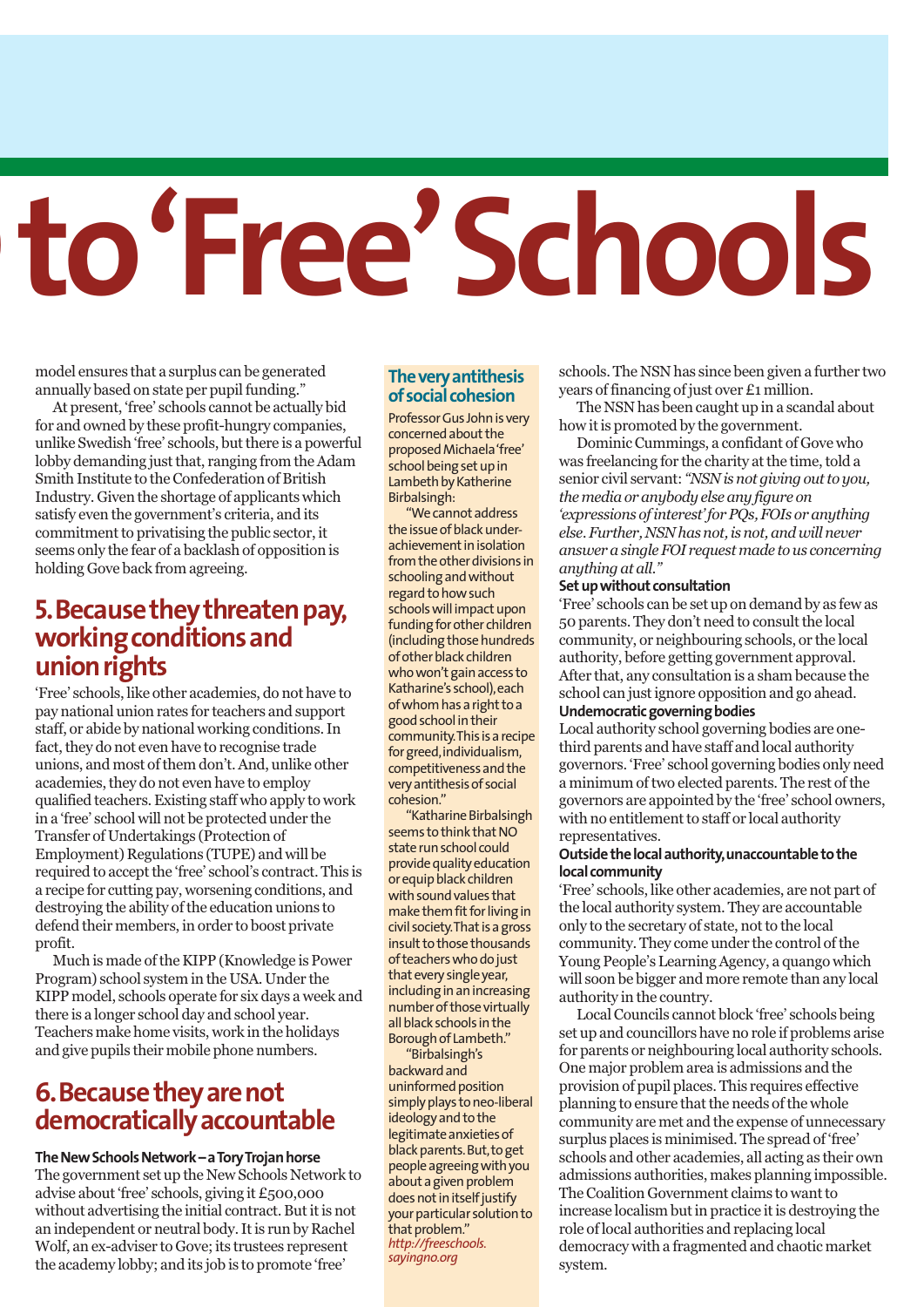# **www.antiacademies.org.uk**

#### **"Doubts grow over the success of Sweden's 'free' schools experiment"**

SNS, a prominent businessfunded thinktank, issued a report in September that sharply reversed its normal pro-market stance. The entry of private operators into state-funded education, it argued, had increased segregation and may not have improved

educational standards at all. "The empirical evidence

showing that competition is good is not really credible, because they can't distinguish between grade inflation and real gains," Dr Jonas Vlachos, who wrote the report on education, told *The Observer.*

Vlachos, an associate professor of economics at Stockholm University, based his argument on his research which showed that students

### **No consultation, no consideration**

Michael Foley, headteacher of Great Cornard upper school in Suffolk, where two 'free' schools are set to open in the next two years, believes Gove's policy will lead to segregation:

"Whatever you think of 'free' schools as a policy, we have argued for the intelligent application of that policy. But 'free' schools are being opened ad hoc on the basis that there happens to be a building spare.

"No consultation, no consideration of what the impact is of the school opening in that area and, when every school is making cuts, to hear that the local 'free' school is being given £4.5m for its buildings and has just 178 students but guaranteed funding for two years. You start to ask, where is the equality?

"It is causing a lot of angst and upset in the system and it is so potentially divisive, channelling one group from one background off from those from another background. What we have is a bun fight for the middle-class aspirational children: we have lots of glossy prospectuses and PR in order to recruit the children that are most likely to do well.

"And I don't buy this idea that admission is open to all. The minute you put Latin on the curriculum for the first few years or put pupils in stripey blazers, you will only recruit one kind of child, regardless of how many times you say your school is for everybody."

*www.guardian.co.uk/education/2011/jun/11/michael-govefree-schools-middle-class*

#### who entered gymnasium [sixth form] from 'free' secondary schools on average went on to get lower grades over the next three years than those who had entered with the same grade from municipal secondary schools.

Vlachos suspects that, because schools rather than external examining boards mark students' work, 'free' schools are more generous than municipal schools in

#### **Heads think 'free' schools are ill thought out**

A recent report "London Councils – The Changing Education Environment in London" was conducted across London's 33 local authorities and involved 347 school leaders.

Their attitude to 'free' schools was that "Headteachers and Chairs of Governors felt that the idea of 'free' schools was illthought out, and their reactions to the idea of 'free' schools were highly negative." 29% thought that the diversity of their pupil intake would decrease; 36% thought that demand for places in their school would decrease; 34% thought that competition for staff would increase.

*www.londoncouncils.gov.uk/ policylobbying/children/ schools/schoolsreformresearch project.htm*

the grades they give. "There's been tremendous grade inflation in Swedish schools" he said.

Jan Björklund, the minister of education, moved to tighten central control over schools and is soon to launch a parliamentary inquiry into competition and 'free' schools.

"Loopholes in the legislation have meant that 'free' schools can elect not to have a library, student

## **Say No to 'Free' Schools – they can be stopped!**

counselling and school nurses" he complained. "And as they get just as much money as the municipal schools, the owners have been able to withdraw the surplus." *www.guardian.co.uk/ world/2011/sep/10/swedenfree-schoolsexperiment*

The SNS report, only in Swedish, is here: *www.sns.se/forlag/20 ar-med-forandringariskolan-vad-har-hant-medlikvardigheten*

The 'free' schools policy does not have majority public support.

In 2010 an Ipsos Mori poll found that:

44% considered schools being run directly by private companies, religious groups, charities or groups of parents rather than being run by the local council as a bad idea, compared to 24% who supported it.

62% thought that local authorities are best placed to run schools.

In 2011 a YouGov survey of parents in 22 local authority areas where 'free' schools are being planned found that about half said local authorities should run schools and 43% said teachers, compared to 30% for charities, 25% for parents and 15% for private companies (people could specify as many options as they liked).

31% said they were against or "tended to be against" a new 'free' school, with most undecided.

Of course we all want the best education for our children. We recognise the equality gap in our schools and we share the concerns of those parents who feel that schools are not meeting the needs of their children.

But we say to them that the answer is not 'free' schools, the answer lies in parents and communities working with schools and local authorities to continue to improve our existing school system.

# **What you can do**

**If you find out that there is a 'free' school application in your area, there are a number of things you can do:**

l**Since 'free' schools will impact on pupil numbers at other local schools contact the headteacher and governors at local schools and find out what they think. In Lambeth two local Headteachers spoke out about the impact of the Michaela 'Free' school.**

**• Find out if the 'free' school group is holding information meetings and organise local parents and teachers to attend. Some of the people at the meeting may have been influenced by the glossy leaflets and can be won round to opposing the 'free' school idea.**

l**Organise a public meeting to explain the case against the 'free' school. We can help arrange speakers.**

l**The DfE are required to consider the impact the 'free' school will have on the local schools and community. Encourage people to write protest letters outlining the impact the 'free' school will have on your area.**

l**Approach local councillors and MPs**

l**Write a petition**

**Across the country parents, school union members and concerned citizens are campaigning against 'free' schools being set up. Visit the Anti Academies Alliance website for news of local campaigns which you can support and join.**